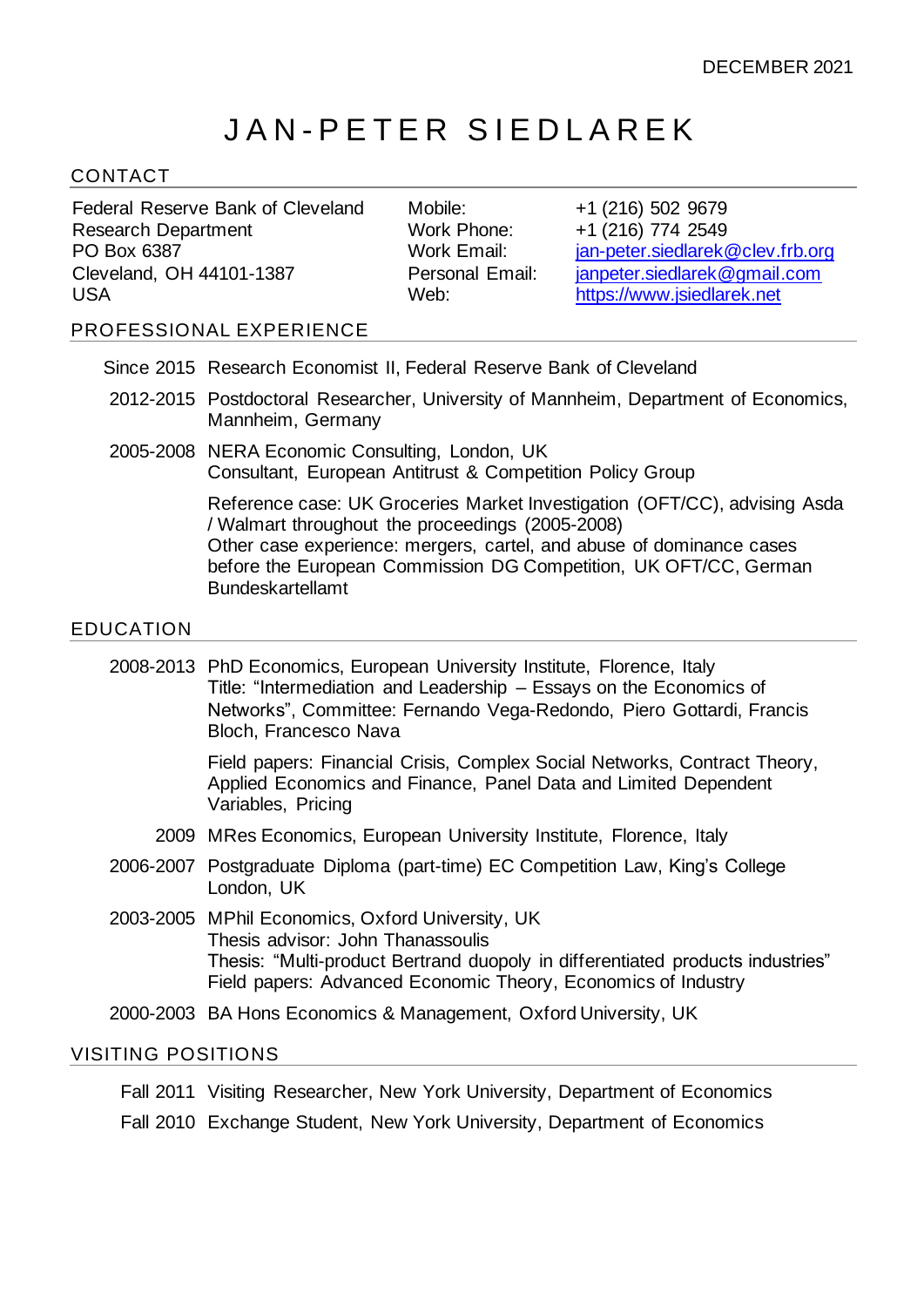# ACADEMIC PUBLICATIONS

"The impacts of stricter merger legislation on bank mergers and acquisitions: Too-Big-To-Fail and competition" (with Elena Carletti, Steven Ongena and Giancarlo Spagnolo), *Journal of Financial Intermediation* 48 (April 2021), [\(link\)](https://doi.rog/10.1016/j.jfi.2020.100859)

"Convergence of Cultural Traits with Time-Varying Self-Confidence in the Panebianco (2014) Model - A Corrigendum" (with Fabrizio Panebianco and Anja Prummer), *Journal of Economic Theory* (2018), [\(link\)](https://doi.org/10.1016/j.jet.2018.01.009)

"Community Leaders and the Preservation of Cultural Traits" (with Anja Prummer), *Journal of Economic Theory* 168 (March 2017): 143-176, [\(link\)](https://doi.org/10.1016/j.jet.2016.12.007)

#### WORKING PAPERS

"Making Friends Meet – Network Formation with Introductions", Federal Reserve Bank of Cleveland, Working Paper No 20-01R, Jun 2021, [\(link\)](https://doi.org/10.26509/frbc-wp-202001r)

"Intermediation in Networks", Federal Reserve Bank of Cleveland, Working Paper No 15-18, Oct 2015, [\(link\)](https://www.clevelandfed.org/newsroom-and-events/publications/working-papers/2015-working-papers/wp-1518-intermediation-in-networks)

#### WORK IN PROGRESS

"How Do Banks Respond to Capital Regulations? -- The Impact of the Basel III Reforms in the United States", with Nicholas Fritsch

"Garicano Revisited – Hierarchies in Norwegian Firms", with Hans Holter and Roberto Pinheiro

## FEDERAL RESERVE PUBLICATIONS

"Two Approaches to Predicting the Path of the COVID-19 Pandemic: Is One Better?" (with Ben R. Craig, Tom Phelan, and Jared Steinberg). Federal Reserve Bank of Cleveland, Economic Commentary 2021-10, April 2021, [\(link\)](https://doi.org/10.26509/frbc-ec-202110)

"Modeling Behavioral Responses to COVID-19" (with Ben R. Craig, Tom Phelan, and Jared Steinberg). Federal Reserve Bank of Cleveland, Economic Commentary 2021-05, March 2021, [\(link\)](https://doi.org/10.26509/frbc-ec-202105)

"Improving Epidemic Modeling with Networks" (with Ben R. Craig, Tom Phelan, and Jared Steinberg). Federal Reserve Bank of Cleveland, Economic Commentary 2020-23, September 2020, [\(link\)](https://doi.org/10.26509/frbc-ec-202023)

"Asset Commonality in US Banks and Financial Stability" (with Nicholas Fritsch), 2019, Federal Reserve Bank of Cleveland, Economic Commentary 2019-01, January 2019, [\(link\)](https://doi.org/10.26509/frbc-ec-201901)

"Merger Control in the Banking Sector", 2017, Federal Reserve Bank of Cleveland, Economic Commentary 2017-10, Aug 2017, [\(link\)](https://www.clevelandfed.org/newsroom-and-events/publications/economic-commentary/2017-economic-commentaries/ec-201710-merger-control-in-the-banking-sector)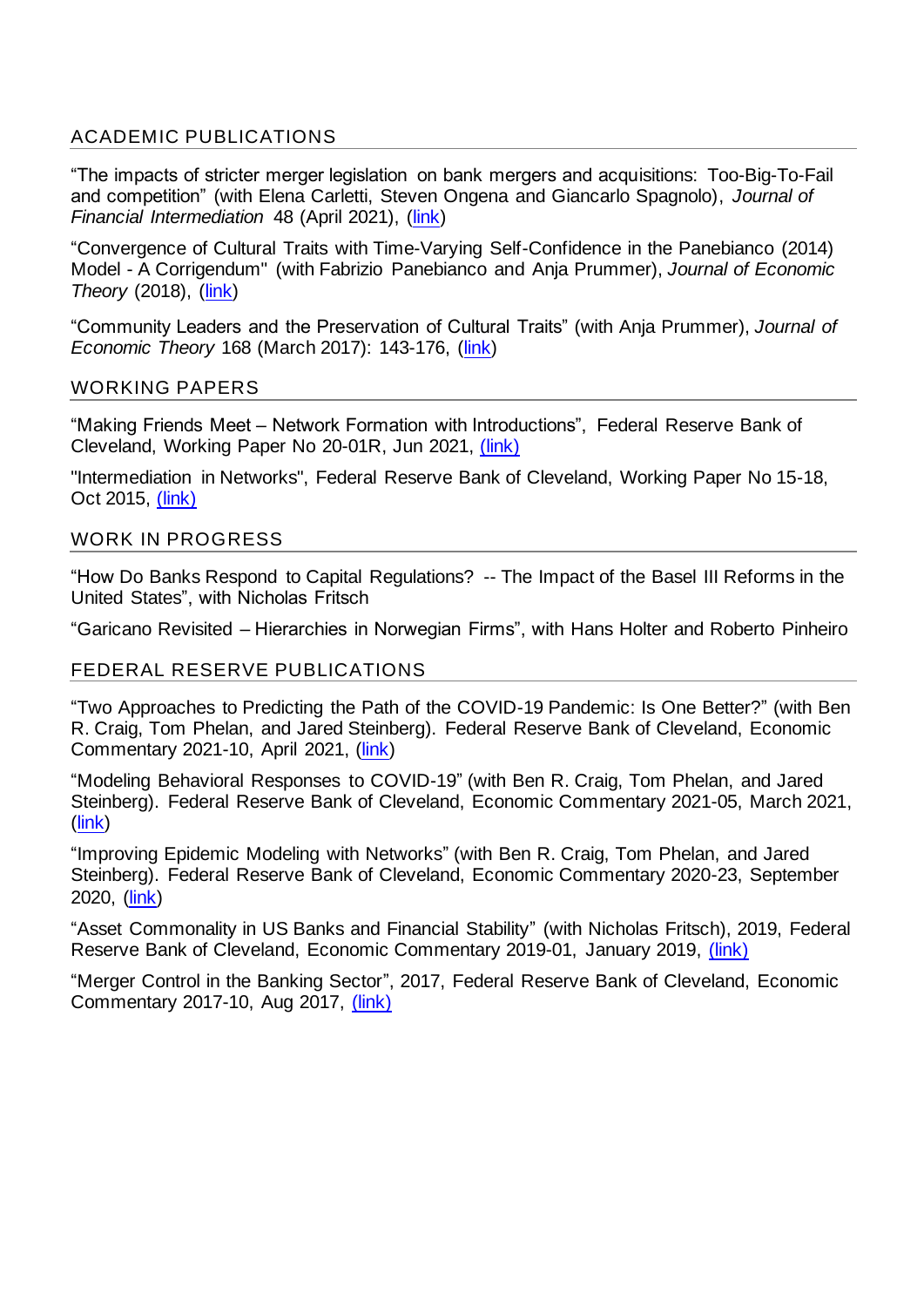## TEACHING EXPERIENCE

Graduate MSc Economics, Game Theory, lecture course and exercise class, University of Mannheim, Spring / Summer Semester 2013, 2014 and 2015

> PhD, Game Theory, Teaching Assistant for Fernando Vega-Redondo, Fall 2009, European University Institute

Undergraduate Social and Economic Networks, University of Mannheim, Fall Semester 2012, 2013, 2014

> Spring / Summer 2004, Revision and preparation sequence for Finals in Econometrics and Statistics, Pembroke College, Oxford University

## PRESENTATIONS AT CONFERENCES / SEMINARS / INVITED TALKS

- 2017 Kent State University
- 2016 EEA ESEM 2016 (Geneva, Switzerland), EARIE 2016 (Lisbon, Portugal)
- 2015 Federal Reserve Bank of Cleveland; Bank of Canada; Bank of England, UECE Lisbon Meetings in Game Theory and Applications (Lisbon, Portugal)
- 2014 19th Coalition Theory Network Workshop (Brussels, Belgium); ASREC 2014 (Chapman University, CA, USA); CLEEN 2014 Workshop (UEA, Norwich, UK); SING10 (Kraków, Poland); EEA ESEM 2014 (Toulouse, France); Max-Planck Institute (Bonn, Germany); MaCCI Law and Economics Conference on Financial Regulation and Competition (ZEW, Mannheim, Germany), Bundesbank
- 2013 PET2013 (Lisbon, Portugal); SAET2013 (Paris, France); EEA ESEM (Göteborg, Sweden); DFG SFB TR 15 Meeting (Tutzing, Germany)
- 2012 17th Coalition Theory Network Workshop (Paris, France); University of Mannheim; 4th World Congress of the Game Theory Society (Istanbul, Turkey); EEA ESEM (Málaga, Spain); DFG SFB TR 15 Meeting (Caputh, Germany)
- 2011 European University Institute; New York University; Microsoft Research, Boston;

## REFEREE FOR PEER-REVIEWED JOURNALS

Econometrica, Journal of Economic Behavior & Organization, Journal of Economic Dynamics and Control, Games and Economic Behavior, Journal of Public Economics, International Journal of Game Theory, International Game Theory Review, International Journal of Central Banking, International Review of Economics and Finance, Journal of Industrial Economics, Network Science, Review of Industrial Organization, Review of Network Economics, Mathematical Social Sciences, Economics of Education Review, Journal of Economics, German Economic Review

## OTHER SERVICE

"College Fed Challenge", Judge, October 2021

"National Economics Challenge" hosted by Council of Economic Education, Judge, May 2021